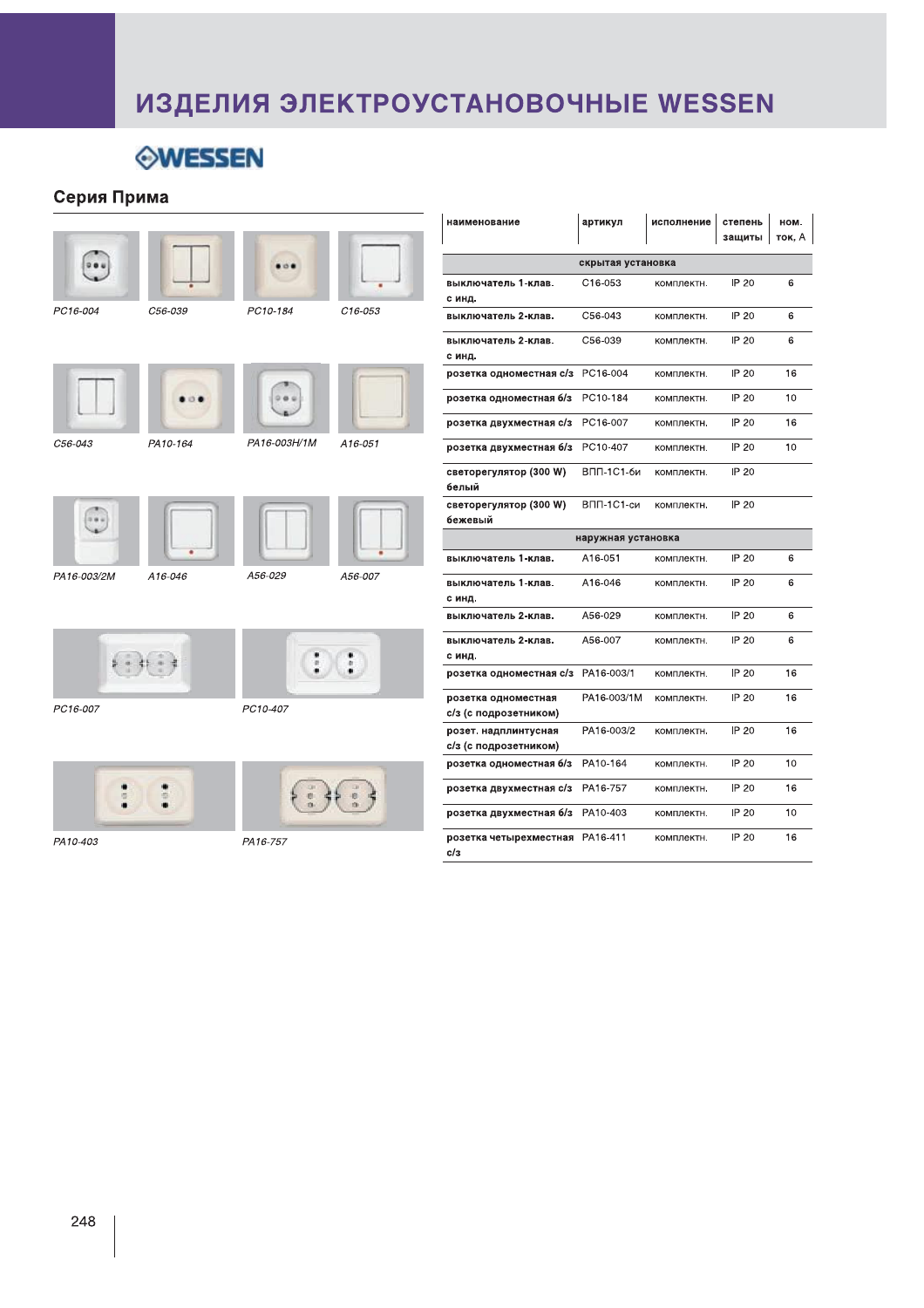### Серия Рондо









 $\bigcirc$  .

PC16-756 PA16-1125



| наименование                    | артикул            | исполнение | степень<br>защиты | ном.<br>ток, А |
|---------------------------------|--------------------|------------|-------------------|----------------|
|                                 | скрытая установка  |            |                   |                |
| выключатель 2-клав.             | C56-052            | комплектн. | <b>IP20</b>       | 6              |
| розетка одноместная с/з         | PC16-264           | комплектн. | <b>IP20</b>       | 16             |
| розетка одноместная б/з         | PC10-185           | комплектн. | <b>IP20</b>       | 10             |
| розетка одноместная с/з         | PC16-1265          | комплектн. | <b>IP44</b>       | 16             |
| розетка двухместная с/з         | PC16-756           | комплектн. | <b>IP20</b>       | 16             |
| розетка телевизионная           | PAT-1              | комплектн. | <b>IP20</b>       |                |
| диммер 300 Вт<br>с индикацией   | BBN-2C1            | комплектн. | <b>IP20</b>       | 1              |
| розетка телефонная              | PT-4C              | комплектн. | <b>IP20</b>       | $\mathbf{1}$   |
|                                 | наружная установка |            |                   |                |
| переключатель 1-клав.           | BA66-1025          | комплектн. | <b>IP44</b>       | 6              |
| переключатель 1-клав.<br>с инд. | BA66-1235          | комплектн. | <b>IP44</b>       | 6              |
| выключатель 2-клав.             | BA56-2255          | комплектн. | <b>IP44</b>       | 6              |
| розетка одноместная с/з         | PA16-1125          | комплектн. | <b>IP44</b>       | 16             |
| розетка одноместная б/з         | PA10-1255          | комплектн. | <b>IP44</b>       | 10             |
| розетка двухместная с/з         | PA16-2275          | комплектн. | <b>IP44</b>       | 16             |
| коробка переходник              | $K\Pi-1$           | комплектн. | <b>IP20</b>       |                |
| перемычка                       | <b>NP</b>          |            |                   |                |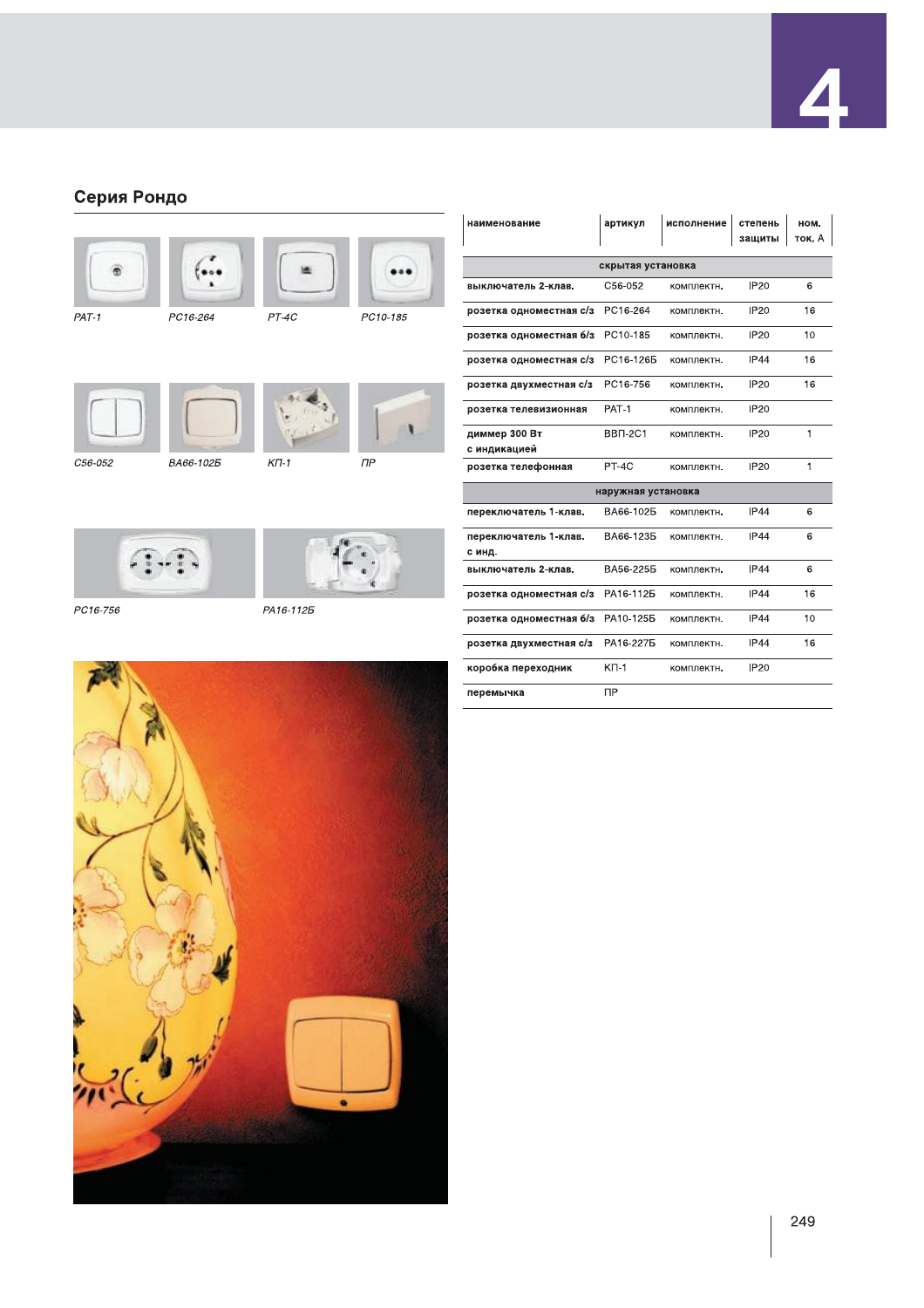## ИЗДЕЛИЯ ЭЛЕКТРОУСТАНОВОЧНЫЕ WESSEN

ń

### **WESSEN**

### **Серия WESSEN59 frame**

Модульный принцип построения серии позволяет монтировать до четырех механизмов в многоместные рамки со стандартным шагом 71 мм. Все изделия предназначены для скрытого монтажа, имеют рамочное исполнение и степень защиты IP20.









PCM-152T-18



PC16-152-18

PTC-151-18



| наименование                                           | артикул         | ном. ток,    |
|--------------------------------------------------------|-----------------|--------------|
| розетка двухместная б/з                                | PC10-253-18     | 10           |
| розетка одноместная б/з                                | PC16-151-18     | 16           |
| розетка одноместная с/з                                | PC16-152-18     | 16           |
| выключатель 1-клав.                                    | BC116-154-18    | 16           |
| выключатель 1-клав. с инд.                             | BC116-153-18    | 16           |
| выключатель 2-клав.                                    | BC516-252-18    | 16           |
| выключатель 2-клав. с инд.                             | BC516-251-18    | 16           |
| выключатель 3-клав.                                    | BC0516-351-18   | 16           |
| переключатель 1-клав.                                  | BC616-156-18    | 16           |
| переключатель 1-клав. с инд.                           | BC616-157-18    | 16           |
| выключатель возвратно-нажимной<br>1-клав.              | BC116-155-18    | 16           |
| выключатель возвратно-нажимной<br>1-клав. с инд.       | BC116-151-18    | 16           |
| диммер 450 Вт                                          | ВПП-5С1-18      | $\mathbf{2}$ |
| диммер 600 Вт                                          | ВПП-5С2-18      | 2,7          |
| розетка телевизионная                                  | PTC-151-18      | $\mathbf{1}$ |
| розетка телефонная                                     | PCM-152T-18     | 1            |
| розетка телефонная двухместная                         | PCM-251TT-18    | 1            |
| розетка телефонная/компьютерная<br>кат. 5е двухместная | PCI/-251TK5E-18 | 1            |
| розетка компьютерная кат. 5е                           | РСИ-152К5Е-18   | 1            |
| розетка компьютерная кат. 5е<br>двухместная            | РСИ-251КК5Е-18  | 1            |
| рамка одноместная                                      | КД-1-18         |              |
| рамка двухместная                                      | КД-2-18         |              |
| рамка трехместная                                      | КД-3-18         |              |
| рамка четырехместная                                   | КД-4-18         |              |